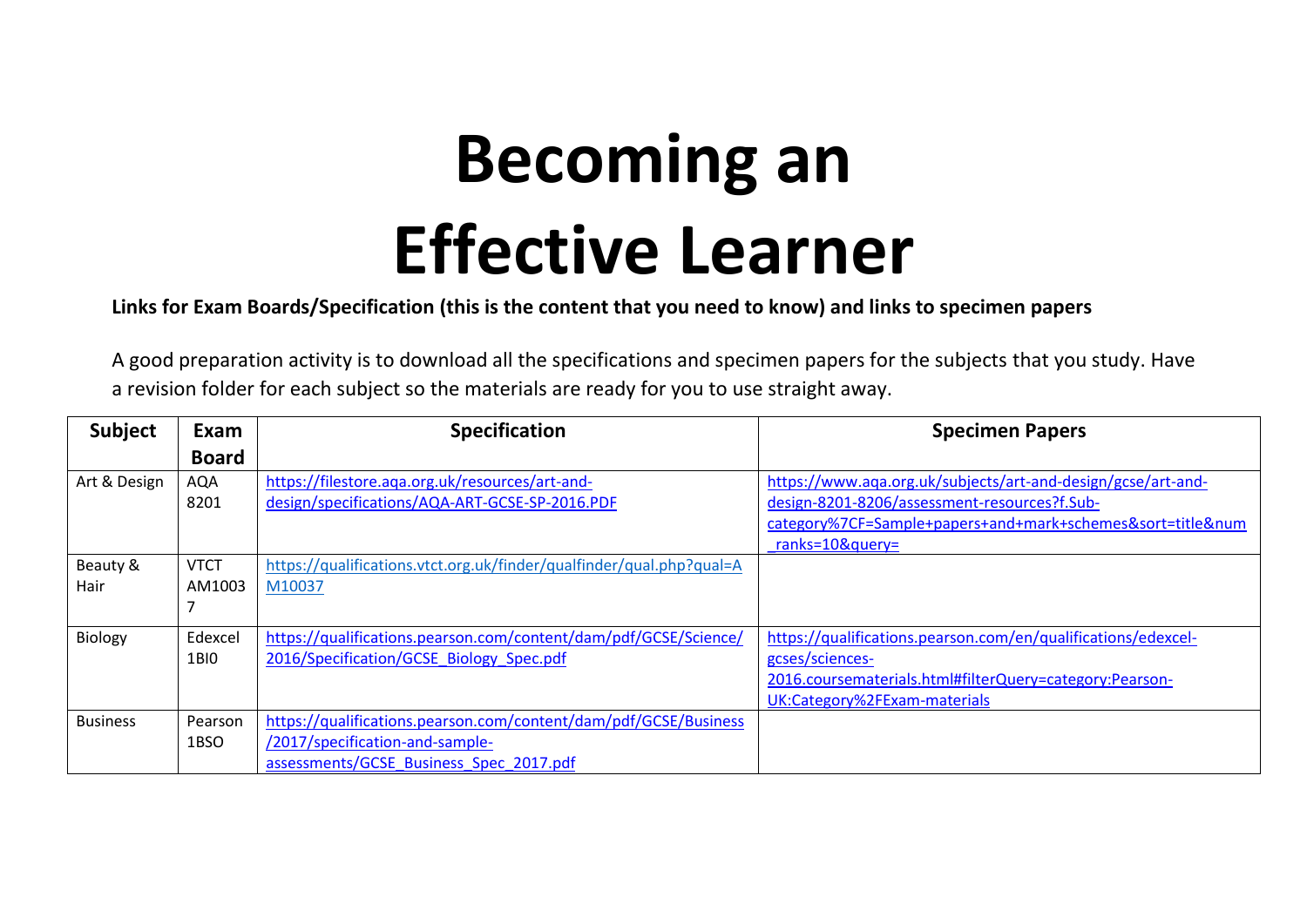| Chemistry         | Edexcel          | https://qualifications.pearson.com/content/dam/pdf/GCSE/Science/   | https://qualifications.pearson.com/en/qualifications/edexcel-   |
|-------------------|------------------|--------------------------------------------------------------------|-----------------------------------------------------------------|
|                   | 1CH <sub>0</sub> | 2016/Specification/GCSE Chemistry Spec.pdf                         | gcses/sciences-                                                 |
|                   |                  |                                                                    | 2016.coursematerials.html#filterQuery=category:Pearson-         |
|                   |                  |                                                                    | UK:Category%2FExam-materials                                    |
| <b>Child Care</b> | <b>NCFE</b>      | https://www.qualhub.co.uk/media/9413/l2-ta-child-development-      |                                                                 |
|                   | <b>CACHE</b>     | and-care-603-3293-1-qualification-specification-v13.pdf            |                                                                 |
|                   |                  |                                                                    |                                                                 |
| Chinese           | <b>AQA</b>       | https://filestore.aga.org.uk/resources/chinese/specifications/AQA- | https://www.aqa.org.uk/subjects/languages/gcse/chinese-spoken-  |
| (spoken           | 8673             | 8673-SP-2017.PDF                                                   | mandarin-8673/assessment-resources                              |
| Mandarin)         |                  |                                                                    |                                                                 |
| Combined          | Edexcel          | https://qualifications.pearson.com/content/dam/pdf/GCSE/Science/   | https://qualifications.pearson.com/en/qualifications/edexcel-   |
| Science           | 1SC <sub>0</sub> | 2016/Specification/GCSE CombinedScience Spec.pdf                   | gcses/sciences-                                                 |
|                   |                  |                                                                    | 2016.coursematerials.html#filterQuery=category:Pearson-         |
|                   |                  |                                                                    | UK:Category%2FExam-materials                                    |
| Computer          | <b>AQA</b>       | https://www.aga.org.uk/subjects/computer-science-and-              | https://www.aga.org.uk/subjects/computer-science-and-           |
| Science           | 8520             | it/gcse/computer-science-8520/specification-at-a-glance            | it/gcse/computer-science-8520/assessment-resources              |
| Construction      | <b>BTEC</b>      | https://qualifications.pearson.com/content/dam/pdf/BTEC-Entry-     |                                                                 |
|                   |                  | Level-and-Level-                                                   |                                                                 |
|                   |                  | 1/Construction/2010/Specification/9781446934906 BTEC Ent3Lvl1      |                                                                 |
|                   |                  | Constr_Issue_6.pdf                                                 |                                                                 |
| Creative          | <b>BTEC</b>      | https://qualifications.pearson.com/en/qualifications/btec-tech-    | https://qualifications.pearson.com/en/qualifications/btec-tech- |
| Media             | BTAw2            | awards/creative-media-                                             | awards/creative-media-                                          |
| Production        |                  | production.coursematerials.html#filterQuery=category:Pearson-      | production.coursematerials.html#filterQuery=Pearson-            |
|                   |                  | UK:Category%2FSpecification-and-sample-assessments                 | UK:Category%2FExternal-assessments                              |
| Creative          | <b>NCFE</b>      | https://www.qualhub.co.uk/media/7714/601-0489-2-l1-c-creative-     | https://www.qualhub.co.uk/qualification-search/qualification-   |
| studies:          |                  | studies-craft-qualification-sepecification-issue-9.pdf             | detail/ncfe-level-2-certificate-in-creative-studies-craft-      |
| Craft             |                  |                                                                    | 4413#SupportMaterials                                           |
| <b>DT</b>         | <b>AQA</b>       | https://filestore.aqa.org.uk/resources/design-and-                 | https://www.aqa.org.uk/subjects/design-and-                     |
|                   | 8522             | technology/specifications/AQA-8552-SP-2017.PDF                     | technology/gcse/design-and-technology-8552/assessment-          |
|                   |                  |                                                                    | resources?f.Sub-                                                |
|                   |                  |                                                                    | category%7CF=Sample+papers+and+mark+schemes&sort=title#         |
|                   |                  |                                                                    | ranks=10&query=                                                 |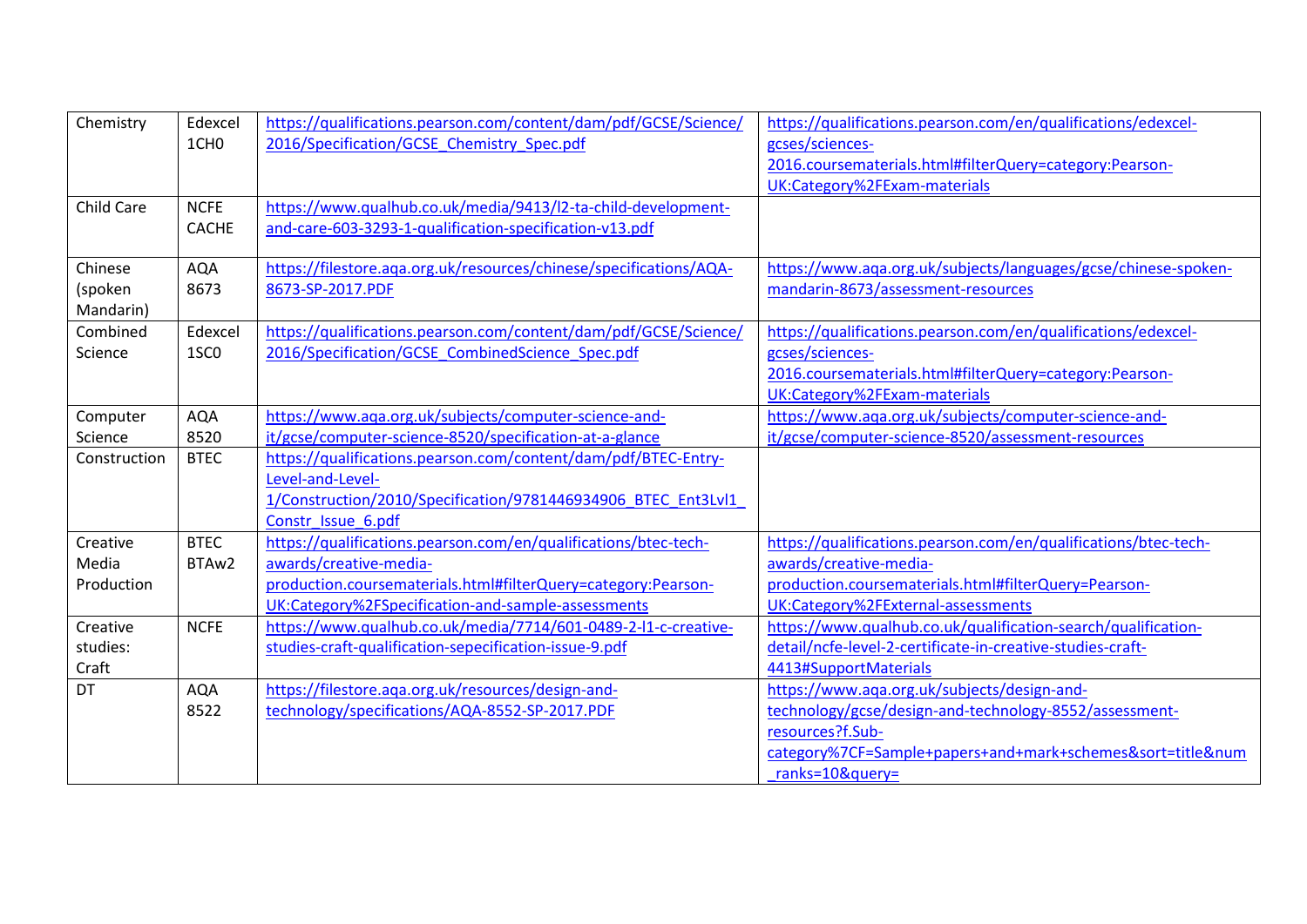| Drama          | <b>AQA</b>  | https://www.aqa.org.uk/subjects/drama/gcse/drama-8261/subject-     | https://www.aqa.org.uk/subjects/drama/gcse/drama-                |
|----------------|-------------|--------------------------------------------------------------------|------------------------------------------------------------------|
|                | 8261        | content                                                            | 8261/assessment-resources                                        |
|                |             |                                                                    |                                                                  |
| English        | <b>AQA</b>  | https://filestore.aqa.org.uk/resources/english/specifications/AQA- | https://www.aqa.org.uk/subjects/english/gcse/english-language-   |
| Language       | 8700        | 8700-SP-2015.PDF                                                   | 8700/assessment-resources                                        |
|                |             |                                                                    |                                                                  |
| English        | <b>AQA</b>  | https://filestore.aqa.org.uk/resources/english/specifications/AQA- | https://www.aqa.org.uk/subjects/english/gcse/english-literature- |
| Literature     | 8702        | 8702-SP-2015.PDF                                                   | 8702/assessment-resources?f.Sub-                                 |
|                |             |                                                                    | category%7CF=Sample+papers+and+mark+schemes&sort=title#          |
|                |             |                                                                    | ranks=10&query=                                                  |
| French         | <b>AQA</b>  | https://filestore.aga.org.uk/resources/french/specifications/AQA-  | https://www.aga.org.uk/subjects/languages/gcse/french-           |
|                | 8658        | 8658-SP-2016.PDF                                                   | 8658/assessment-resources?f.Sub-                                 |
|                |             |                                                                    | category%7CF=Sample+papers+and+mark+schemes&sort=title#          |
|                |             |                                                                    | ranks=10&query=                                                  |
| Food           | <b>AQA</b>  | https://filestore.aga.org.uk/resources/food/specifications/AQA-    | https://www.aqa.org.uk/subjects/food/gcse/food-preparation-and-  |
| Preparation    | 8585        | 8585-SP-2016.PDF                                                   | nutrition-8585/assessment-resources                              |
| & Nutrition    |             |                                                                    |                                                                  |
| Geography      | Edexcel     | https://qualifications.pearson.com/content/dam/pdf/GCSE/Geograp    | https://qualifications.pearson.com/en/qualifications/edexcel-    |
|                | 1GB0        | hy-B/2016/specification-and-sample-                                | gcses/geography-b-2016.coursematerials.html#filterQuery=Pearson- |
|                |             | assessments/Specification GCSE L1-L2 Geography B.pdf               | UK:Category%2FExam-materials                                     |
| German         | <b>AQA</b>  | https://filestore.aga.org.uk/resources/german/specifications/AQA-  | https://www.aga.org.uk/subjects/languages/gcse/german-           |
|                | 8668        | 8668-SP-2016.PDF                                                   | 8668/assessment-resources?f.Sub-                                 |
|                |             |                                                                    | category%7CF=Sample+papers+and+mark+schemes&sort=title#          |
|                |             |                                                                    | ranks=10&query=                                                  |
| Graphic        | <b>NCFE</b> | https://www.qualhub.co.uk/media/7178/603-0845-x-l2-tech-award-     | https://www.qualhub.co.uk/qualification-search/qualification-    |
| Design         |             | in-graphic-design-qualification-specification-issue-6.pdf          | detail/ncfe-level-2-technical-award-in-graphic-design-           |
|                |             |                                                                    | 4569#SupportMaterials                                            |
| Health &       | <b>NCFE</b> | https://www.qualhub.co.uk/media/8512/l1-2-ta-health-and-fitness-   | https://www.qualhub.co.uk/qualification-search/qualification-    |
| <b>Fitness</b> |             | 603-2650-5-qualification-specification-v21.pdf                     | detail/ncfe-level-12-technical-award-in-health-and-fitness-      |
|                |             |                                                                    | 4579#SupportMaterials                                            |
| History        | <b>AQA</b>  | https://filestore.aqa.org.uk/resources/history/specifications/AQA- | https://www.aqa.org.uk/subjects/history/gcse/history-            |
|                | 8145        | 8145-SP-2016.PDF                                                   | 8145/assessment-resources?f.Sub-                                 |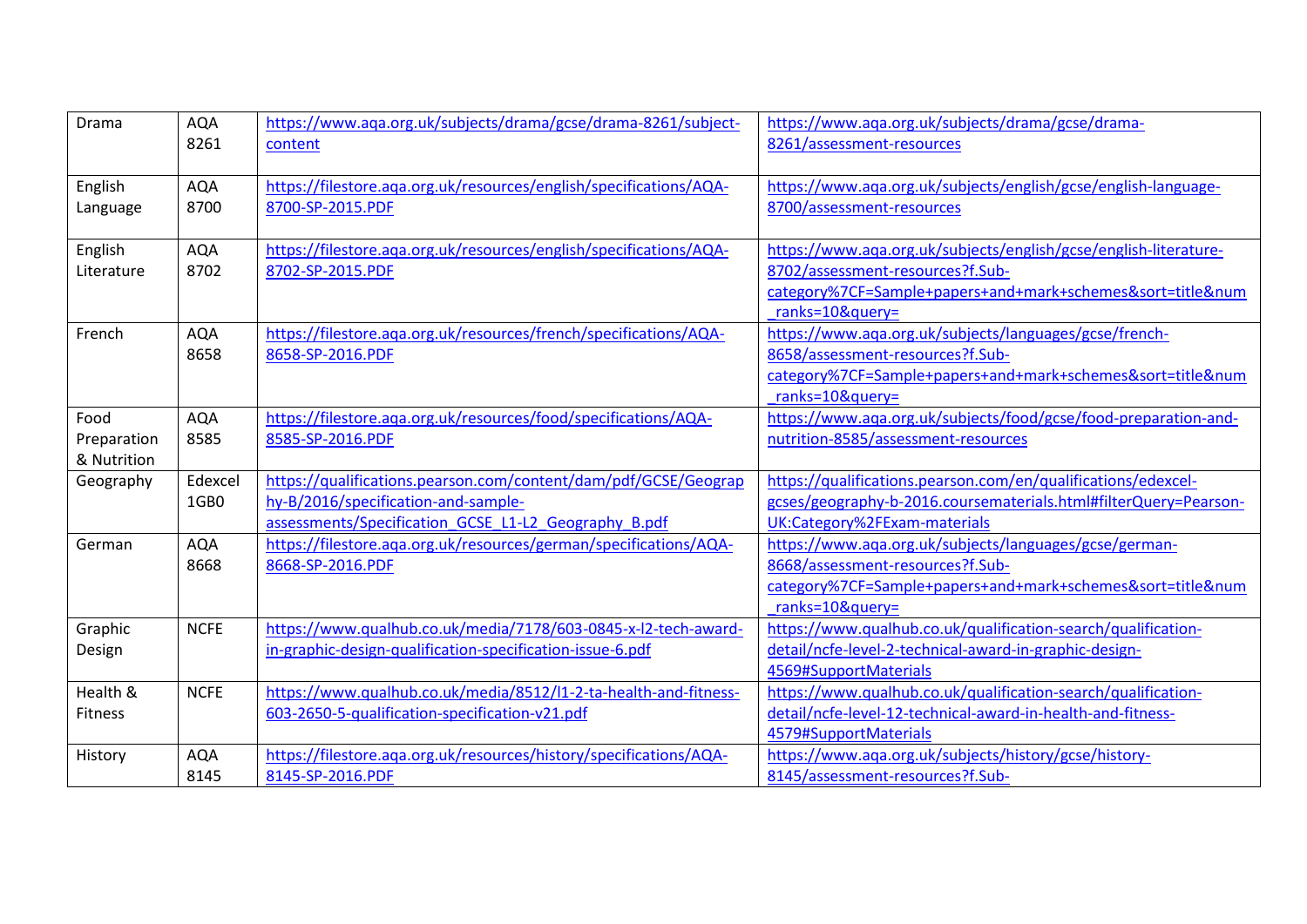|                |                  |                                                                     | category%7CF=Sample+papers+and+mark+schemes&sort=title#             |
|----------------|------------------|---------------------------------------------------------------------|---------------------------------------------------------------------|
|                |                  |                                                                     | ranks=10&query=                                                     |
| Hospitality &  | <b>WJEC</b>      | https://www.wjec.co.uk/qualifications/hospitality-and-              | https://www.wjec.co.uk/qualifications/qualification-                |
| Catering       | 5569QA           | catering/WJEC-Level-1-2-Award-in-Hospitality-and-Catering-Spec-A-   | resources.html?subject=hospitalityAndCateringSpecA&level=Level12    |
|                |                  | from-2016-e.pdf?language id=1                                       | AwardNQF                                                            |
| Information    | <b>BTEC</b>      | https://www.ocr.org.uk/Images/260857-cambridge-technicals-it-       | https://www.ocr.org.uk/qualifications/cambridge-technicals/it-2016- |
| Technology     | 05883            | summary-brochure.pdf                                                | suite/assessment/                                                   |
| Japanese       | Edexcel          | https://qualifications.pearson.com/content/dam/pdf/GCSE/Japanese    | https://qualifications.pearson.com/en/qualifications/edexcel-       |
|                | 1JA0             | /2017/specification-and-sample-assessments/specification-GCSE-L1-   | gcses/japanese-2017.coursematerials.html#filterQuery=Pearson-       |
|                |                  | L2-in-japanese-2017.pdf                                             | UK:Category%2FExam-materials                                        |
| Maths          | <b>AQA</b>       | https://www.aqa.org.uk/subjects/mathematics/gcse/mathematics-       | https://www.aqa.org.uk/subjects/mathematics/gcse/mathematics-       |
|                | 8300             | 8300/specification-at-a-glance                                      | 8300/assessment-resources?f.Sub-                                    |
|                |                  |                                                                     | category%7CF=Sample+papers+and+mark+schemes&f.Resource+typ          |
|                |                  |                                                                     | e%7C6=Question+papers&sort=title# ranks=10&query=                   |
| Music          | <b>OCR</b>       | https://www.ocr.org.uk/qualifications/gcse/music-j536-from-         | https://www.ocr.org.uk/qualifications/gcse/music-j536-from-         |
|                | <b>J536</b>      | 2016/specification-at-a-glance/                                     | 2016/assessment/                                                    |
| Performing     | <b>BTEC</b>      | https://qualifications.pearson.com/content/dam/pdf/btec-tec-        | https://qualifications.pearson.com/en/qualifications/btec-tech-     |
| Arts           | BTAw2            | awards/performing-arts/2017/specification-and-sample-               | awards/performing-arts.coursematerials.html#filterQuery=Pearson-    |
|                |                  | assessments/9781446939628 BTEC L1L2 AWD PA SPEC.pdf                 | UK:Category%2FExternal-assessments                                  |
| Photography    | <b>OCR</b>       | https://www.ocr.org.uk/Images/220463-specification-accredited-      | https://www.ocr.org.uk/qualifications/gcse/art-and-design-j170-     |
|                | J173             | gcse-art-and-design-j170-j176.pdf                                   | j176-from-2016/assessment/                                          |
| Physical       | <b>AQA</b>       | https://filestore.aqa.org.uk/resources/pe/specifications/AQA-8582-  | https://www.aqa.org.uk/subjects/physical-education/gcse/physical-   |
| Education      | 8582             | <b>SP-2016.PDF</b>                                                  | education-8582/assessment-resources                                 |
| Physics        | Edexcel          | https://qualifications.pearson.com/content/dam/pdf/GCSE/Science/    | https://qualifications.pearson.com/en/qualifications/edexcel-       |
|                | 1PH <sub>0</sub> | 2016/Specification/GCSE Physics Spec.pdf                            | gcses/sciences-                                                     |
|                |                  |                                                                     | 2016.coursematerials.html#filterQuery=category:Pearson-             |
|                |                  |                                                                     | UK:Category%2FExam-materials                                        |
| Psychology     | <b>AQA</b>       | https://filestore.aga.org.uk/resources/psychology/specifications/AQ | https://www.aqa.org.uk/subjects/psychology/gcse/psychology-         |
|                | 8182             | A-8182-SP-2017.PDF                                                  | 8182/assessment-resources                                           |
| Religious      | <b>AQA</b>       | https://www.aqa.org.uk/subjects/religious-studies/gcse/religious-   | https://www.aqa.org.uk/subjects/religious-studies/gcse/religious-   |
| <b>Studies</b> | 8062             | studies-a-8062/specification-at-a-glance                            | studies-a-8062/assessment-resources?f.Sub-                          |
|                |                  |                                                                     | category%7CF=Sample+papers+and+mark+schemes&sort=title#             |
|                |                  |                                                                     | ranks=10&query=                                                     |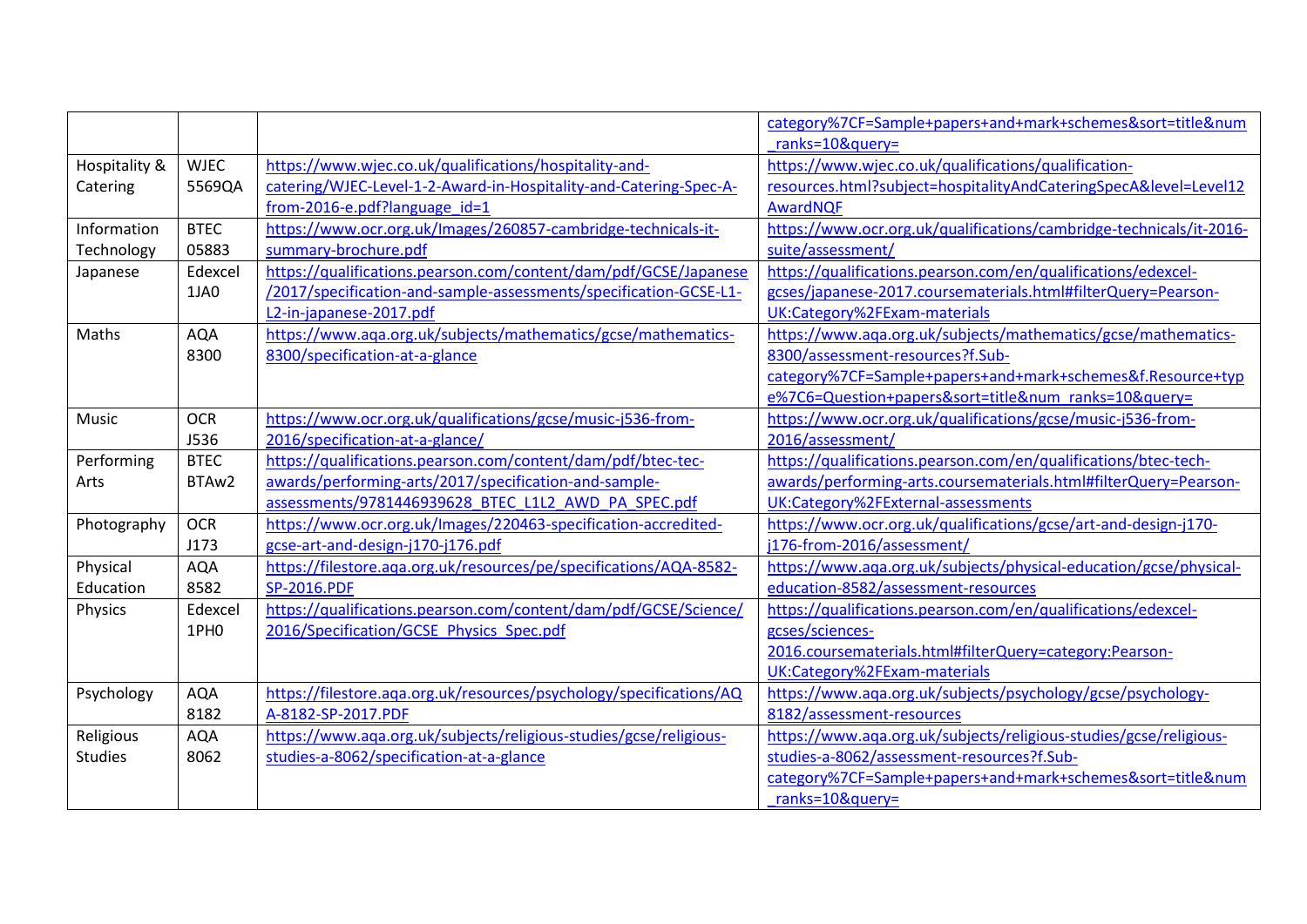| Spanish | AQA  | https://filestore.aga.org.uk/resources/spanish/specifications/AQA- | https://www.aqa.org.uk/subjects/languages/gcse/spanish-                    |
|---------|------|--------------------------------------------------------------------|----------------------------------------------------------------------------|
|         | 8698 | 8698-SP-2016.PDF                                                   | 8698/assessment-resources?f.Sub-                                           |
|         |      |                                                                    | category%7CF=Sample+papers+and+mark+schemes&sort=title#<br>ranks=10&guery= |

## **Successful Learning Strategy Definitions**

| Key word    | <b>Definition</b>                                                                           |                                                                                                                                                                                                                                                                                                                                                                                                                                                                                                                                                                           |                                                                                                                                                                                                  |
|-------------|---------------------------------------------------------------------------------------------|---------------------------------------------------------------------------------------------------------------------------------------------------------------------------------------------------------------------------------------------------------------------------------------------------------------------------------------------------------------------------------------------------------------------------------------------------------------------------------------------------------------------------------------------------------------------------|--------------------------------------------------------------------------------------------------------------------------------------------------------------------------------------------------|
| Dual coding | remember the information in the long term.<br>How should you practice dual coding?          |                                                                                                                                                                                                                                                                                                                                                                                                                                                                                                                                                                           | When you combine words and visuals to help you to remember information, using your long term<br>memory. Because you are using 2 different parts of your brain, you are more likely to be able to |
|             |                                                                                             |                                                                                                                                                                                                                                                                                                                                                                                                                                                                                                                                                                           | When reading over your class notes, try and draw visual things that you can put alongside your notes.                                                                                            |
|             | Now look at the visuals and<br>try and explain what they<br>mean.<br>Look at these examples | $\omega$ or $\alpha$<br>Great War - please was most of the world degreed in?<br>ustria sends<br>trehbuke Franz<br>on serbia<br>erdinand of,<br>Lustria a dank<br>Meydate,<br>rustria is<br>Check<br>SASSMHAN<br>) July 30, 19<br>German troop<br>Russia mobilizes<br>march through<br>declares wa<br>for serbia<br>newral Belgium<br>on France<br>受受×15millia<br>France Mobilized<br>Allies<br>entral Powers<br>· Writed State<br>- France<br><b>MANA</b><br>- Britishempire Greece<br>Britain dedare<br>wstria-Human<br>ROMANN EMPITE<br>movemegne<br>or nige<br>Romania | 1) Dendrites - receive<br>information<br>÷<br>Soma-Processesall<br>information<br>Axon Hillock - all messages<br>Action potential<br>all-or-none) travels                                        |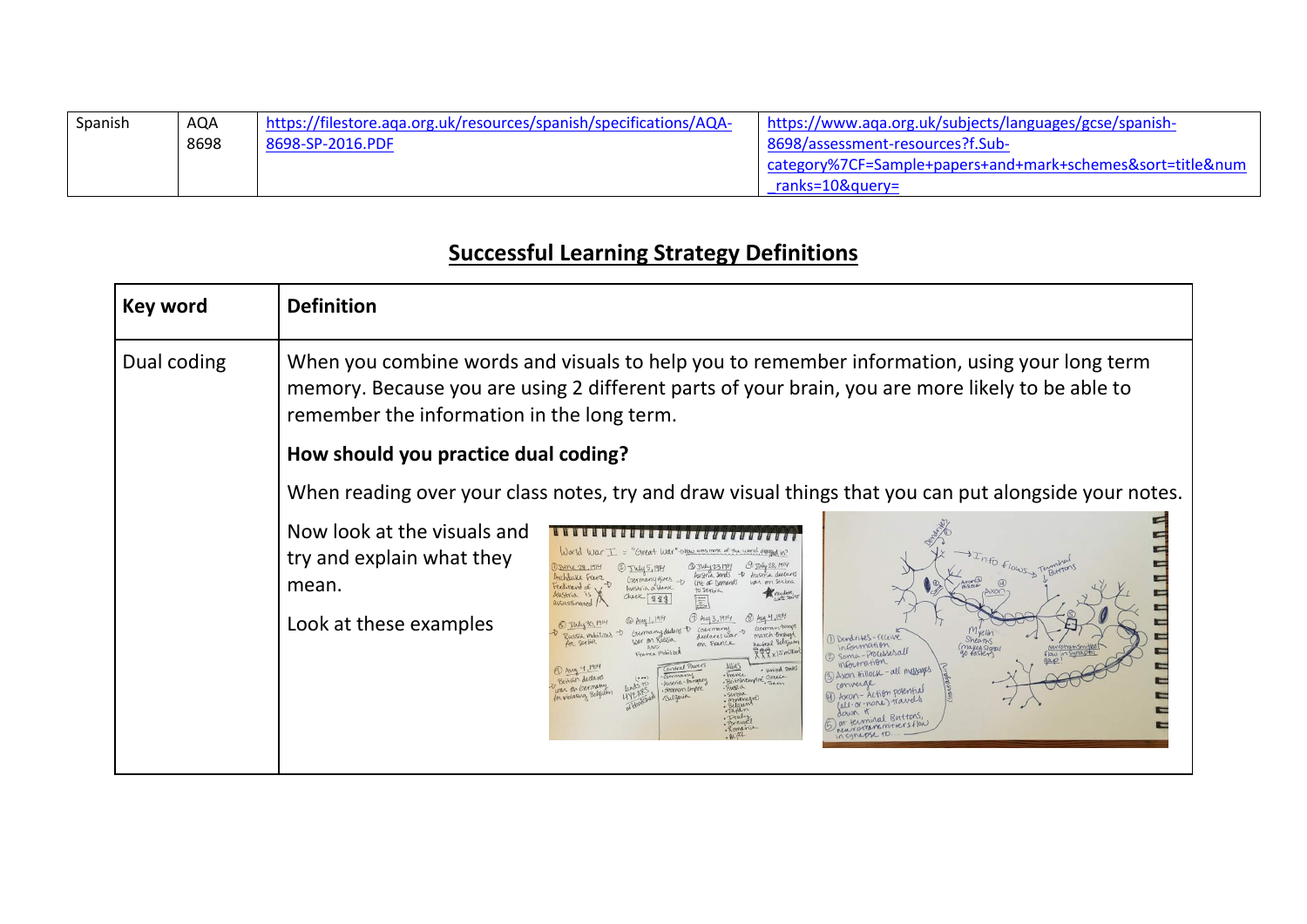| Elaboration | It involves explaining and describing ideas with many details. Elaboration also involves making<br>connections among ideas you are trying to learn and connecting the material to your own<br>experiences, memories, and day-to-day life.                                                                                                                                                                                                           |
|-------------|-----------------------------------------------------------------------------------------------------------------------------------------------------------------------------------------------------------------------------------------------------------------------------------------------------------------------------------------------------------------------------------------------------------------------------------------------------|
|             | Elaborative interrogation is a specific method of elaboration. The word interrogation means to<br>question. So, when you use elaborative interrogation, you ask yourself questions about how and why<br>things work, and then produce the answers to these questions.                                                                                                                                                                               |
|             | How should you practice elaborative interrogation?                                                                                                                                                                                                                                                                                                                                                                                                  |
|             | Start by making a list of all of the ideas you need to learn from your class materials. Then, go down<br>the list and ask yourself questions about how these ideas work and why. As you ask yourself<br>questions, go through your class materials (e.g., your textbook, class notes, any materials your<br>teacher has provided, etc.) and look for the answers to your questions.                                                                 |
|             | As you continue to elaborate on the ideas you are learning, make connections between multiple<br>ideas to-be-learned and explain how they work together. A good way to do this is to take two ideas<br>and think about ways they are similar and ways they are different.                                                                                                                                                                           |
|             | So far we have suggested using elaborative interrogation as you study your class materials. At the<br>start, you can definitely use your class materials to help you and fill in gaps as you elaborate.<br>However, ideally, you should work your way up to describing and explaining the ideas you are<br>learning on your own, without your class materials in front of you. In other words, you should<br>practice retrieval of the information! |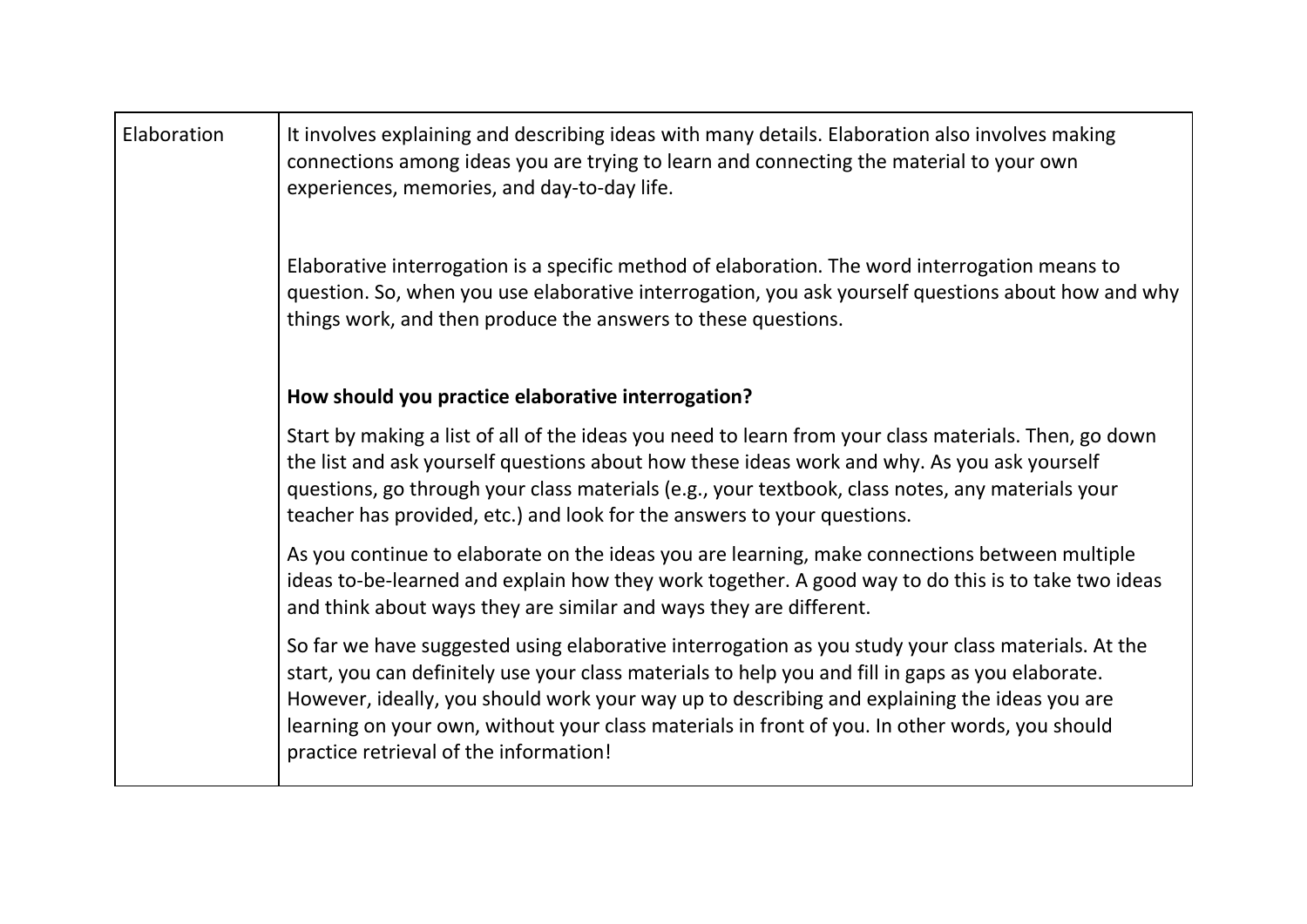| Retrieval       | This is all about trying to recreate something that you have learnt about in the past. This is bets used<br>weeks, months or years after you have first learnt about something.                                                                                                                                                                                                                                                                     |
|-----------------|-----------------------------------------------------------------------------------------------------------------------------------------------------------------------------------------------------------------------------------------------------------------------------------------------------------------------------------------------------------------------------------------------------------------------------------------------------|
|                 | The process of retrieval (or trying to think of something in your head), helps you to remember it<br>more in the long run. This is much more effective than just reading over your notes.                                                                                                                                                                                                                                                           |
|                 | How should you practice retrieval?                                                                                                                                                                                                                                                                                                                                                                                                                  |
|                 | If your teacher provides practice tests, or there are practice questions in your textbook, make sure to<br>do them - but without looking at your book or notes!                                                                                                                                                                                                                                                                                     |
|                 | Create flashcards using retrieval. Try and link concepts or compare how something is similar or<br>different.                                                                                                                                                                                                                                                                                                                                       |
|                 | Using a blank piece of paper, try to remember as much as you can about a topic and write it all down.                                                                                                                                                                                                                                                                                                                                               |
|                 | After practicing retrieval, it is best to then check your book and notes from class to make sure you<br>correctly and completely retrieved the information.                                                                                                                                                                                                                                                                                         |
| Spaced practice | Spaced practice is the exact opposite of cramming. When you cram, you study for a long, intense<br>period of time close to an exam. When you space your learning, you spread out your studying across<br>a much longer period of time. Doing it this way, that same amount of study time will produce more<br>long-lasting learning. For example, five hours spread out over two weeks is better than the same five<br>hours right before the exam. |
|                 | How should you space your learning?                                                                                                                                                                                                                                                                                                                                                                                                                 |
|                 | Start planning early - like now. Set aside a bit of time every day, just for studying, even if your exams<br>are months away. This may seem strange at first, if you are used to cramming right before an exam;                                                                                                                                                                                                                                     |